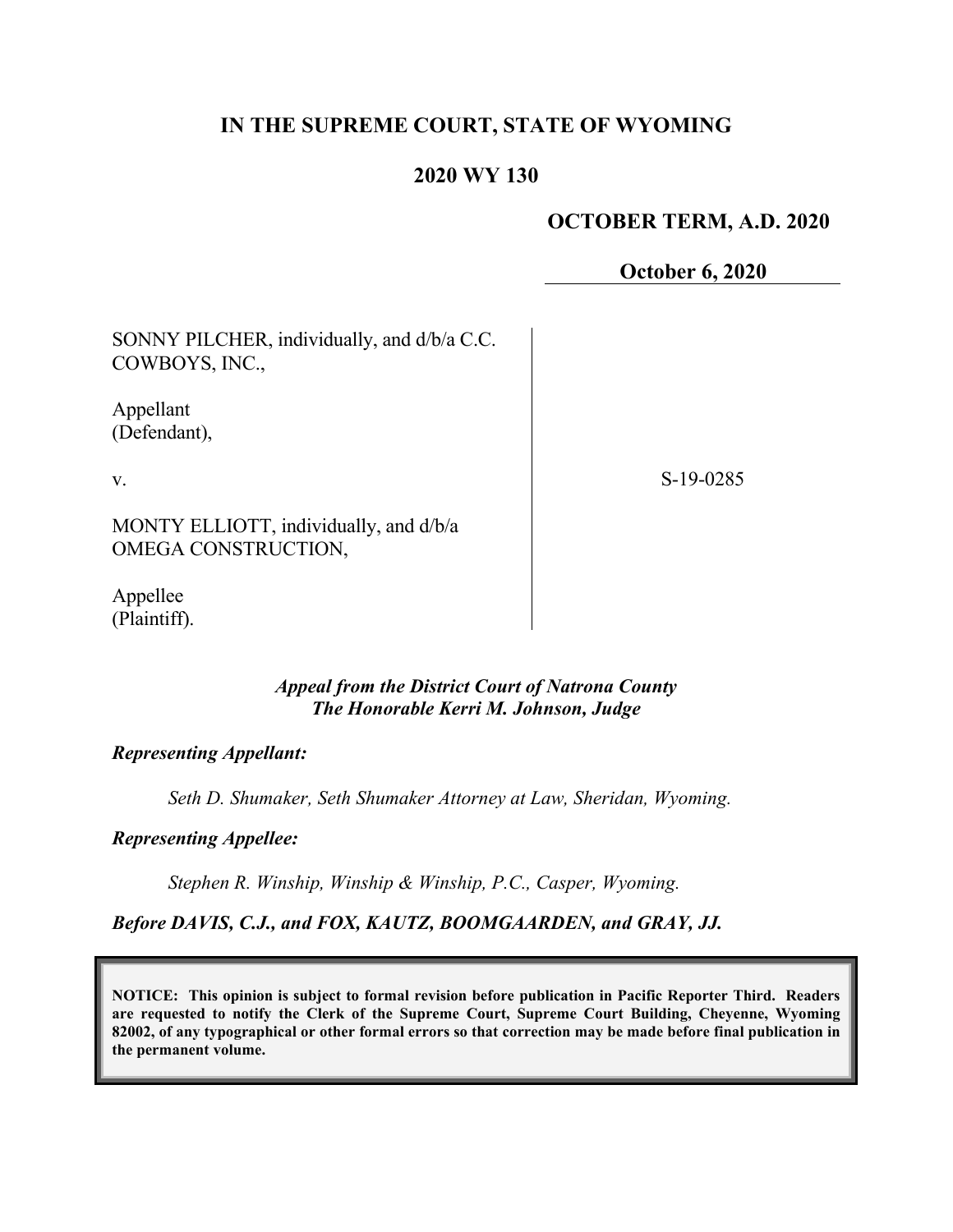### **FOX, Justice.**

[¶1] CC Cowboys, Inc., appeals the district court's denial of a motion to set aside default judgment against it after it failed to answer a writ of garnishment. Despite numerous procedural infirmities, we will address the merits of the appeal and affirm.

#### *ISSUE*

[¶2] Did CC Cowboys waive its objection to personal jurisdiction by appearing in the proceeding without making that objection?

### *FACTS*

[¶3] The complaint that initiated this action was filed in 2008. In 2015, Mr. Elliott obtained a judgment of \$120,672.50 that grew with interest to \$161,205.24 by 2018. Mr. Elliott's efforts to collect eventually led to an August 2018 Writ of Garnishment of Mr. Pilcher's earnings from Rack's Gentlemen's Club (Rack's), the Casper business operated by CC Cowboys, Inc. ("CC Cowboys"), a Wyoming corporation. Mr. Pilcher is an employee of CC Cowboys as well as its president.

[¶4] Mr. Pilcher did not exercise any of his rights as an employee whose earnings are being garnished. CC Cowboys, the garnishee, neither answered nor objected. Instead, Mr. Pilcher filed an "Emergency Motion to Quash Writ of Garnishment and for Finding [Mr. Elliott's attorney] in Contempt of Court." The motion was brought by Sonny Allan Pilcher ("defendant") and signed by Sonny Pilcher. It did not purport to be filed on behalf of CC Cowboys or Rack's. Mr. Elliott thereafter sought default judgment against CC Cowboys d/b/a Rack's, pointing out that it had neither answered nor objected to the writ, and that Mr. Pilcher had no standing to object to the writ and therefore his motion to quash was "not cognizable."

[¶5] Mr. Pilcher then filed numerous unsuccessful motions generally seeking to challenge the underlying judgment. The district court entered default judgment against CC Cowboys for \$161,205.24, noting that "Sonny Pilcher appear[ed] *pro se* for CC Cowboys, Inc. d/b/a Rack[']s Gentlemen's Club." Mr. Pilcher filed a Notice of Appeal of that order March 5, 2019, again identifying himself as the party appealing. This Court dismissed that appeal for want of prosecution. Meanwhile, another non-attorney, Anthony MacMillan, the principal of CC Cowboys' payroll processor, filed a pleading captioned "CC Cowboys['] Motion to Vacate Default Judgment and Affidavit in Support." The matter was then stayed for approximately three months by proceedings in bankruptcy court.

[¶6] Three days after this Court dismissed Mr. Pilcher's March 5 appeal, Mr. MacMillan, the non-attorney payroll processor, filed a "Motion to Set Aside Default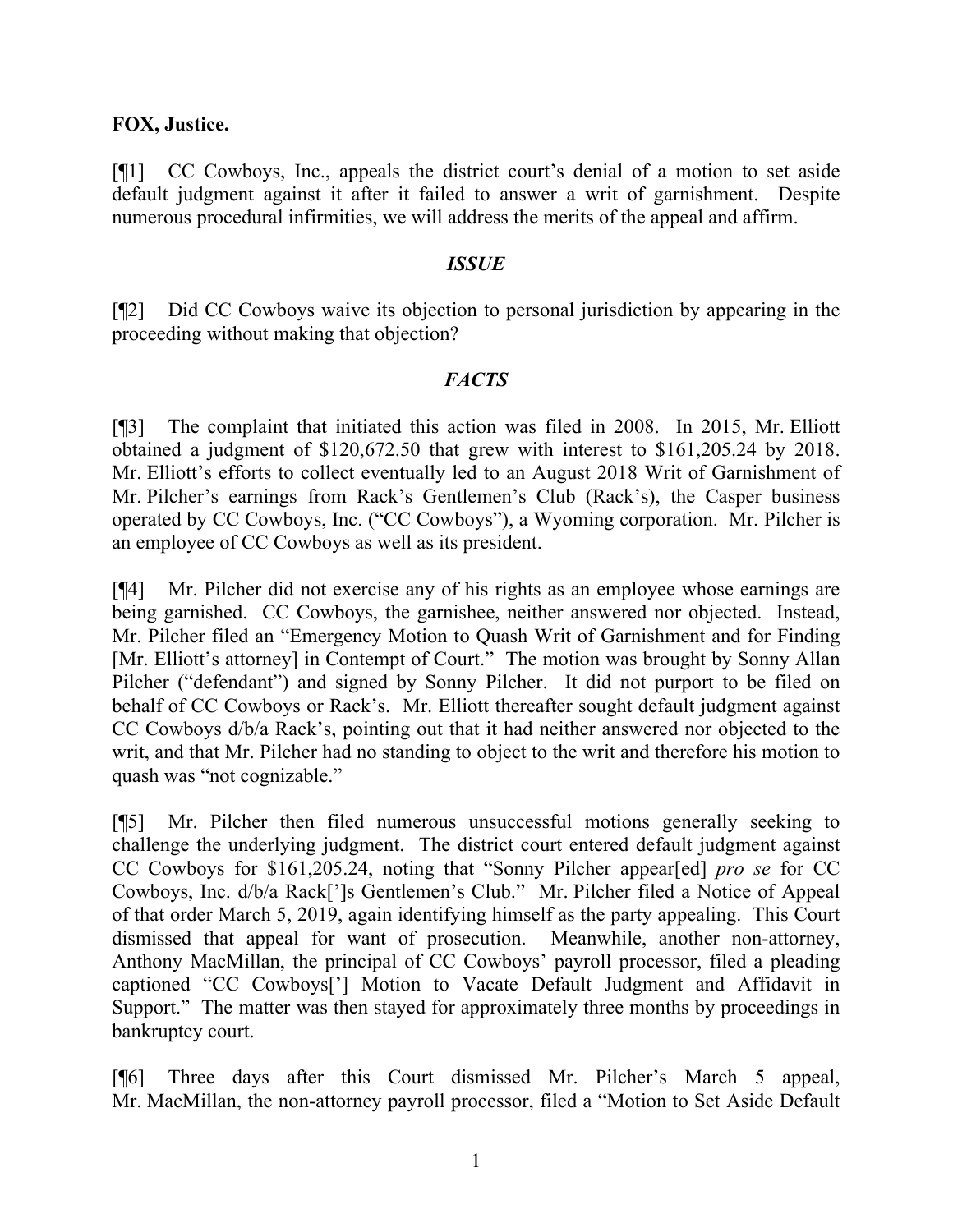Judgement Against CC Cowboys," which he signed "For CC Cowboys, Inc." Mr. Elliott filed a response, arguing the motion should be stricken because Mr. MacMillan had no standing to file it and, as a non-attorney, could not represent CC Cowboys. As to the merits, Mr. Elliott asserted that the motion to set aside provided no grounds cognizable under W.R.C.P. 60. The district court held a hearing on this and various other motions and, in its order filed October 17, 2019, agreed with Mr. Elliott and denied the motion to set aside default judgment against CC Cowboys. The court permitted Mr. Pilcher and Mr. MacMillan to appear and "argue their points at [the] hearing," but instructed them to hire counsel for all future filings and appearances. Ignoring that instruction, Mr. Pilcher filed a Notice of Appeal on October 23, 2019, which he signed over the typewritten "CC Cowboys Inc. C/O Sonny Pilcher, President." The notice indicates the appeal is of the October 17 order, but does not attach the certificate or the appendices required by W.R.A.P. 2.05 and 2.07. Mr. Pilcher filed a Second Amended Notice of Appeal October 28, 2019, which he signed in the same capacity. This notice identifies denial of CC Cowboys' motion to set aside default judgment against it as one of the issues being appealed but, again, fails to attach the materials required by the Wyoming Rules of Appellate Procedure.

[¶7] By October 29, 2019, Mr. Pilcher may have realized the need for a corporation to be represented by counsel because, on that date, he filed in the district court a new "Motion to Vacate Default Judgement Against CC Cowboys, Inc. Pursuant to Rule  $(101)(b)^1$  $(101)(b)^1$  $(101)(b)^1$  and Rule 60(b)," in which he argued the default judgment should be vacated because CC Cowboys was not represented by counsel at the February 22, 2019 hearing. (On the other hand, Mr. Pilcher signed this pleading as "Sonny Pilcher, President of CC Cowboys, Inc.")

[¶8] On November 1, the district court denied that motion,[2](#page-2-1) and Mr. Pilcher then filed his "Third Amended Notice of Appeal" to include the November 1 Order. In January 2020, this Court ordered Mr. Pilcher to obtain counsel for CC Cowboys, and he did. In April, he filed a motion seeking leave for CC Cowboys' counsel to provide a signature to indicate, retroactively, that the corporation was represented by counsel at the time of filing. This Court denied that request. Mr. Elliott filed a motion to dismiss the appeal, pointing to the failures to comply with the Wyoming Rules of Appellate Procedure and the fact the notices of appeal were not filed by counsel. The Court took the motion under advisement.

<span id="page-2-0"></span><sup>&</sup>lt;sup>1</sup> This is likely a reference to the Uniform Rules for District Courts Rule 101(b).

<span id="page-2-1"></span><sup>&</sup>lt;sup>2</sup> The district court lost jurisdiction to rule on that issue because it was the subject of the earlier appeal. *See Mantle v. North Star Energy & Constr. LLC*, 2019 WY 54, ¶ 11, 441 P.3d 841, 845 (Wyo. 2019). We therefore do not address the appeal of this order.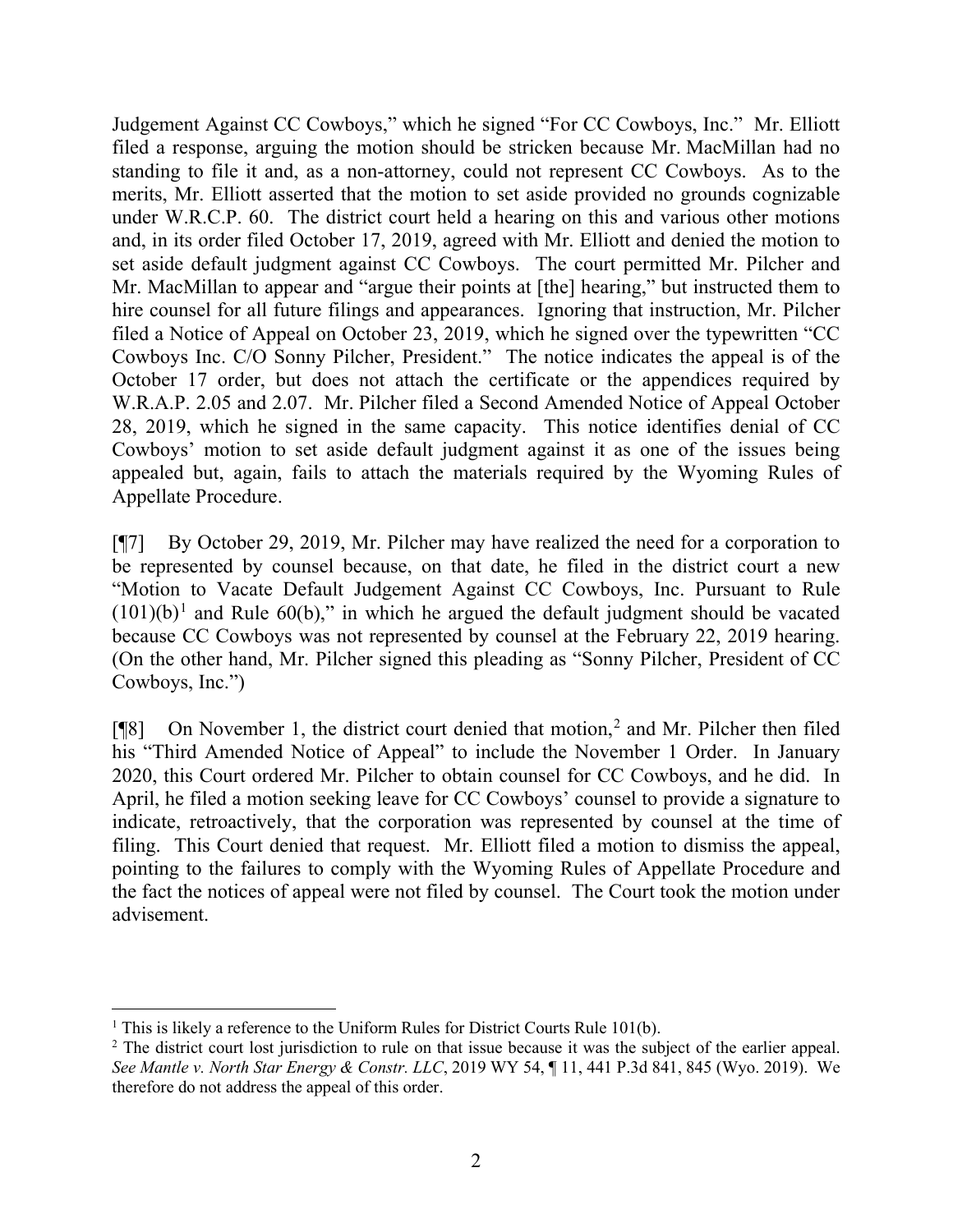# *STANDARD OF REVIEW*

[¶9] We review decisions resolving motions for setting aside the entry of default or default judgment for abuse of discretion. *RDG Oil & Gas, LLC v. Jayne Morton Living Tr.*, 2014 WY 102, ¶ 10, 331 P.3d 1199, 1201 (Wyo. 2014). Rule 60(b) is remedial and is intended to promote decisions on the merits when possible. *Id.* The trial court has wide discretion to grant or deny a Rule 60(b) motion, and we will not disturb the court's exercise of that discretion unless it was abused or clearly wrong. *Id.* (citing *Nowotny v. L & B Contract Indus.*, 933 P.2d 452, 460 (Wyo. 1997)). "The proponent of a motion to set aside default judgment has the burden of proving that he is entitled to relief." *Rosty v. Skaj*, 2012 WY 28, ¶ 27, 272 P.3d 947, 957 (Wyo. 2012) (citing *Lykins v. Habitat for Humanity, The Heart of Wyo., Inc.*, 2010 WY 118, ¶ 10, 237 P.3d 405, 408 (Wyo. 2010)).

### *DISCUSSION*

[¶10] Before we turn to the issue of personal jurisdiction raised in the Appellant's brief, we must address the procedural history of this case.

#### **A. A corporation is separate from its officers**

[¶11] As a threshold matter, Mr. Pilcher is neither CC Cowboys nor CC Cowboys' attorney. A corporation is a separate and distinct entity from its owners.[3](#page-3-0) *Mantle v. North Star Energy & Constr. LLC*, 2019 WY 29, ¶ 126, 437 P.3d 758, 798 (Wyo. 2019); *GreenHunter Energy, Inc. v. W. Ecosystems Tech., Inc.*, 2014 WY 144, ¶ 12, 337 P.3d 454, 459 (Wyo. 2014); *Kaycee Land & Livestock v. Flahive*, 2002 WY 73, ¶ 4, 46 P.3d 323, 325 (Wyo. 2002). "The corporation and its directors and officers are similarly not the same personality." 1 Fletcher Cyc. Corp. § 25, Corporation distinct from shareholders, directors and officers (database updated September 2020). The distinction separates the rights and liabilities of the corporation from those of its members and owners. *Id.*

### **B. A corporation cannot be represented by a non-attorney**

[¶12] "Corporations and unincorporated associations (other than partnerships and individual proprietorships) may appear only through an attorney licensed to practice in

<span id="page-3-0"></span><sup>&</sup>lt;sup>3</sup> The caption in this case which designates "Sonny Pilcher, individually, and d/b/a C.C. Cowboys, Inc.," may have been a clerical error by this Court. "[A] DBA is no more than an assumed or trade name. And it is well-settled that a trade name has no legal existence." *Steer Wealth Mgmt., LLC v. Denson*, 537 S.W.3d 558, 567 (Tex. App. 2017) (quoting *Kahn v. Imperial Airport, L.P.*, 308 S.W.3d 432, 438 (Tex. App. 2010)).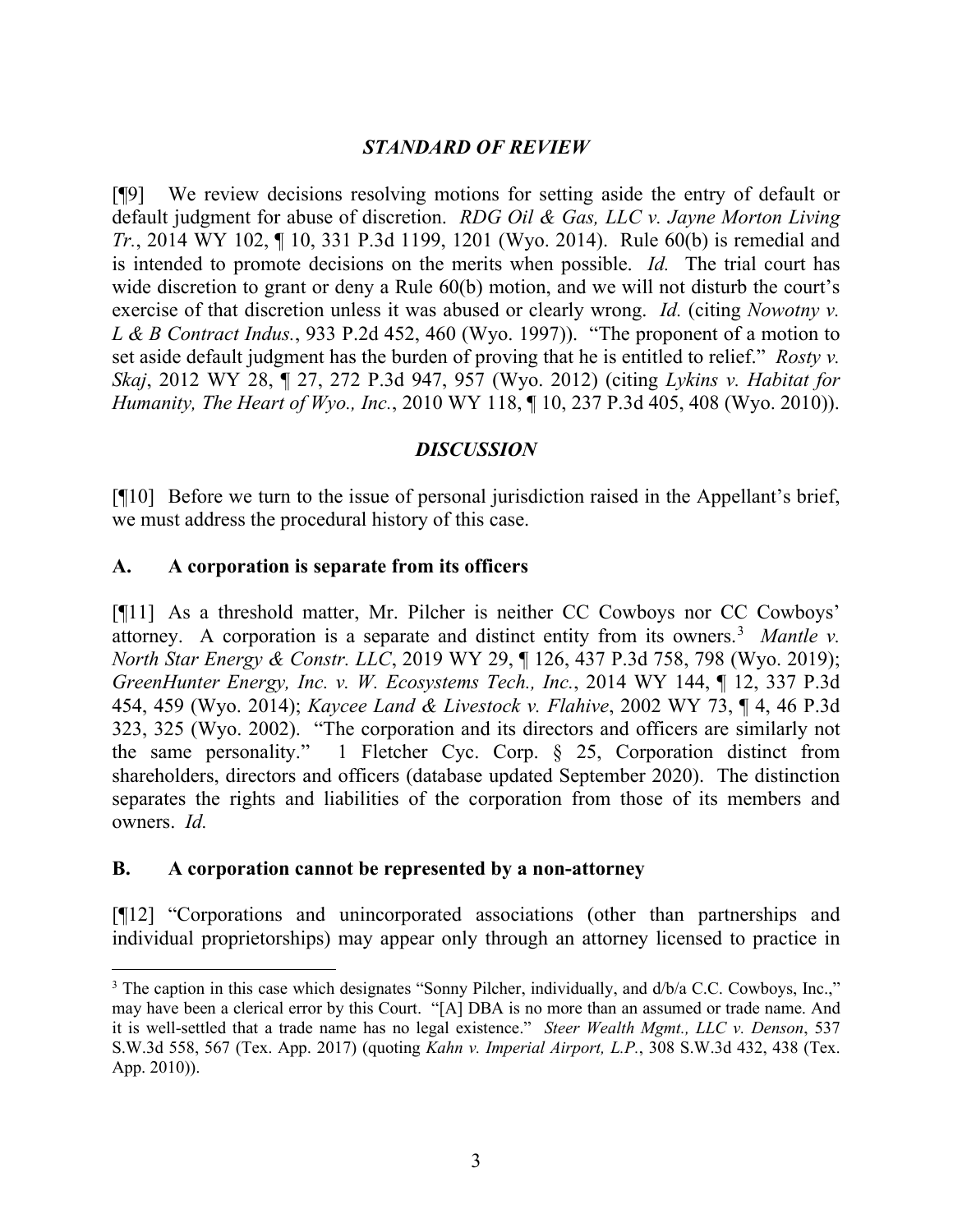Wyoming." U.R.D.C. 101(b). "It is well established that a person who is not an attorney is not entitled to appear in court for a corporation regardless of his interest in or association with it." *Aviation Maint. Publishers, Inc. v. Capital Corp.*, 740 P.2d 940, 941 (Wyo. 1987) (dismissing appeal because it was filed by president and shareholder of Aviation Maintenance Publishers, a non-attorney). *See also E.C. Cates Agency, Inc. v. Barbe*, 764 P.2d 274, 275-76 (Wyo. 1988) (recognizing the appellant's lack of corporate representation contravenes this Court's holding in *Aviation Maint.*); *and Linde v. Bentley*, 482 P.2d 121, 123 (Wyo. 1971) (affirming the trial court's decision to strike all pleadings filed by a non-attorney or treat them as a nullity). In *Starrett v. Shepard*, this Court affirmed denial of the Starretts' motion for default judgment even though Mr. Shepard's motion to quash service of summons was filed by a non-attorney officer of third-party defendant, Northwest Carriers, Inc. 606 P.2d 1247, 1253 (Wyo. 1980). In that case, this Court found the non-attorney representation was very limited and agreed with the trial court that it was "cured" by the appearance of Northwest through an attorney at the next hearing. *Id.*

[¶13] Unlike in *Starrett*, CC Cowboys did not appear at the very next hearing with counsel. Instead, Mr. Pilcher appeared personally, or with a non-attorney associate of CC Cowboys, and litigated the matter for more than a year before he personally filed this appeal. Even then, counsel did not enter an appearance for CC Cowboys until ordered to do so by this Court. CC Cowboys' non-attorney representation was neither limited nor cured.

# **C. The garnishee is the employer, CC Cowboys**

[¶14] Mr. Pilcher has also misunderstood his role as a judgment debtor in a garnishment proceeding. A writ of garnishment is a means of reaching the tangible or intangible personal property of a defendant. Wyo. Stat. Ann. §§ 1-15-102(viii), -401 through -425 (LexisNexis 2019). A writ of continuing garnishment is a means of withholding a portion of an employee/judgment debtor's earnings from his employer/garnishee. Wyo. Stat. Ann. §§ 1-15-408, -501 through -511 (LexisNexis 2019). [4](#page-4-0) In a writ of continuing garnishment, the employee/judgment debtor cannot challenge the validity of the underlying debt; his only option is to file a written objection to the calculation of the amount of earnings exempt from garnishment. Wyo. Stat. Ann. § 1-15-507. Mr. Pilcher did not avail himself of that option. Likewise, the employer/garnishee may not challenge the validity of the garnishment; it has only to answer the writ and tender the appropriate amount of money to the judgment creditor. Wyo. Stat. Ann. § 1-15-506. Service of a writ of garnishment on a garnishee is similar to service of a summons. Wyo. Stat. Ann. § 1-15-505. A garnishee that fails to answer or tender payment may be subject to default

<span id="page-4-0"></span><sup>&</sup>lt;sup>4</sup> The underlying writ is not in the record on appeal but, because it appears to be an attempt to garnish Mr. Pilcher's earnings from CC Cowboys, we consider it a writ of continuing garnishment.